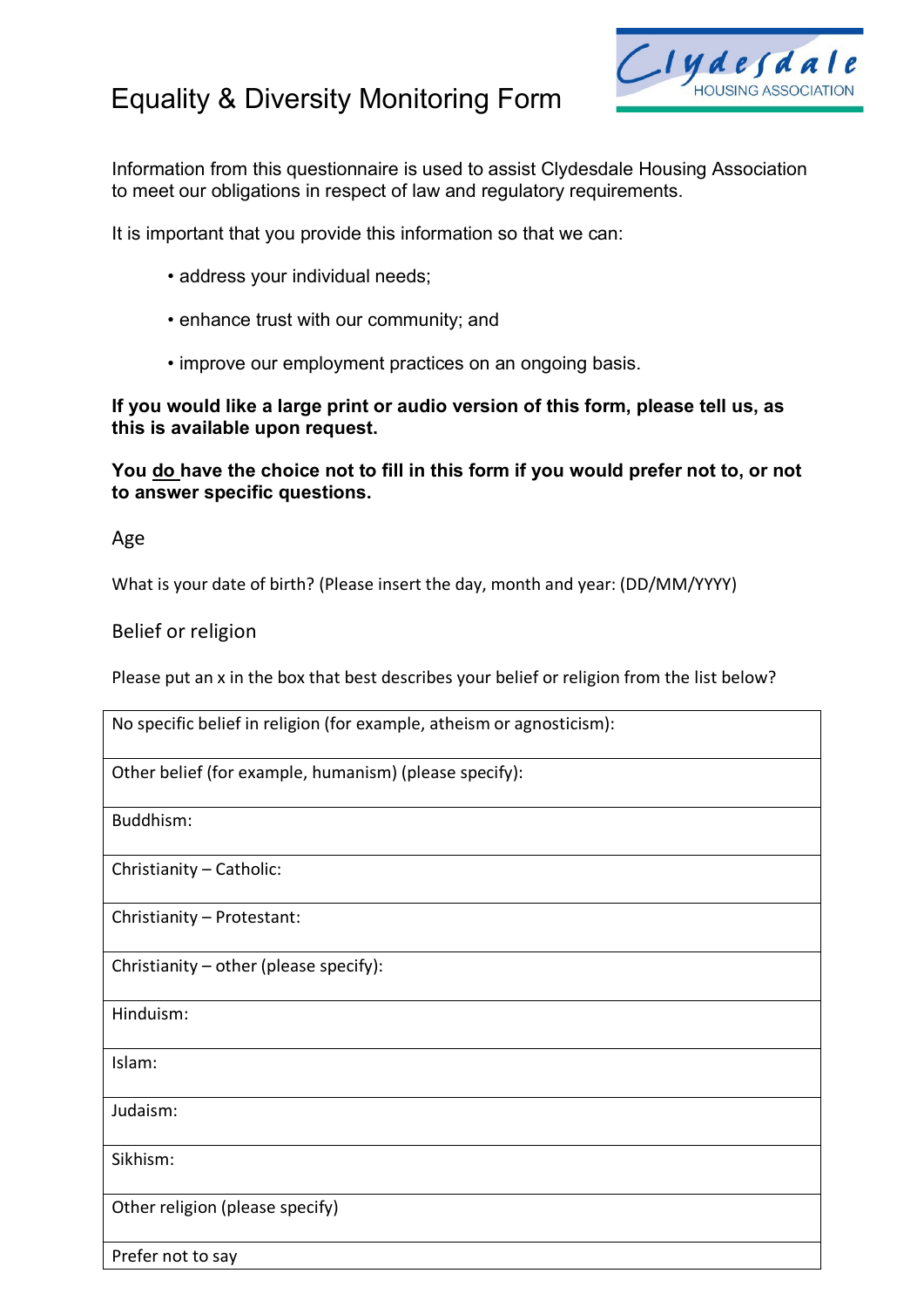Please use this box to advise us if you have any particular requirements relating to your beliefs or religion. Alternatively, please inset an x in this box if you want to discuss this matter in confidence.

# Disability

Are you a disabled person? Yes No

If yes, we will contact you to discuss and arrange reasonable adjustments to address your particular requirements.

Please tell us which category you would use from the following list:

|  |  |  |  | Autoimmune: (for example, multiple sclerosis, HIV, Crohn's/ulcerative colitis) |
|--|--|--|--|--------------------------------------------------------------------------------|
|--|--|--|--|--------------------------------------------------------------------------------|

Learning difficulties: (for example, Down's Syndrome)

Mental health issues: (for example, depression, bi-polar)

Neurodivergence conditions: (for example, autistic spectrum, Dyslexia, dyspraxia)

Physical impairments: (for example, wheelchair-user, cerebral palsy)

Sensory impairments: (hearing impairment)

Sensory impairments: (visual impairment)

Other: If none of the categories above apply to you, please specify the nature of your impairment.

Communication impairments (for example, speech impairments)

Prefer not to say: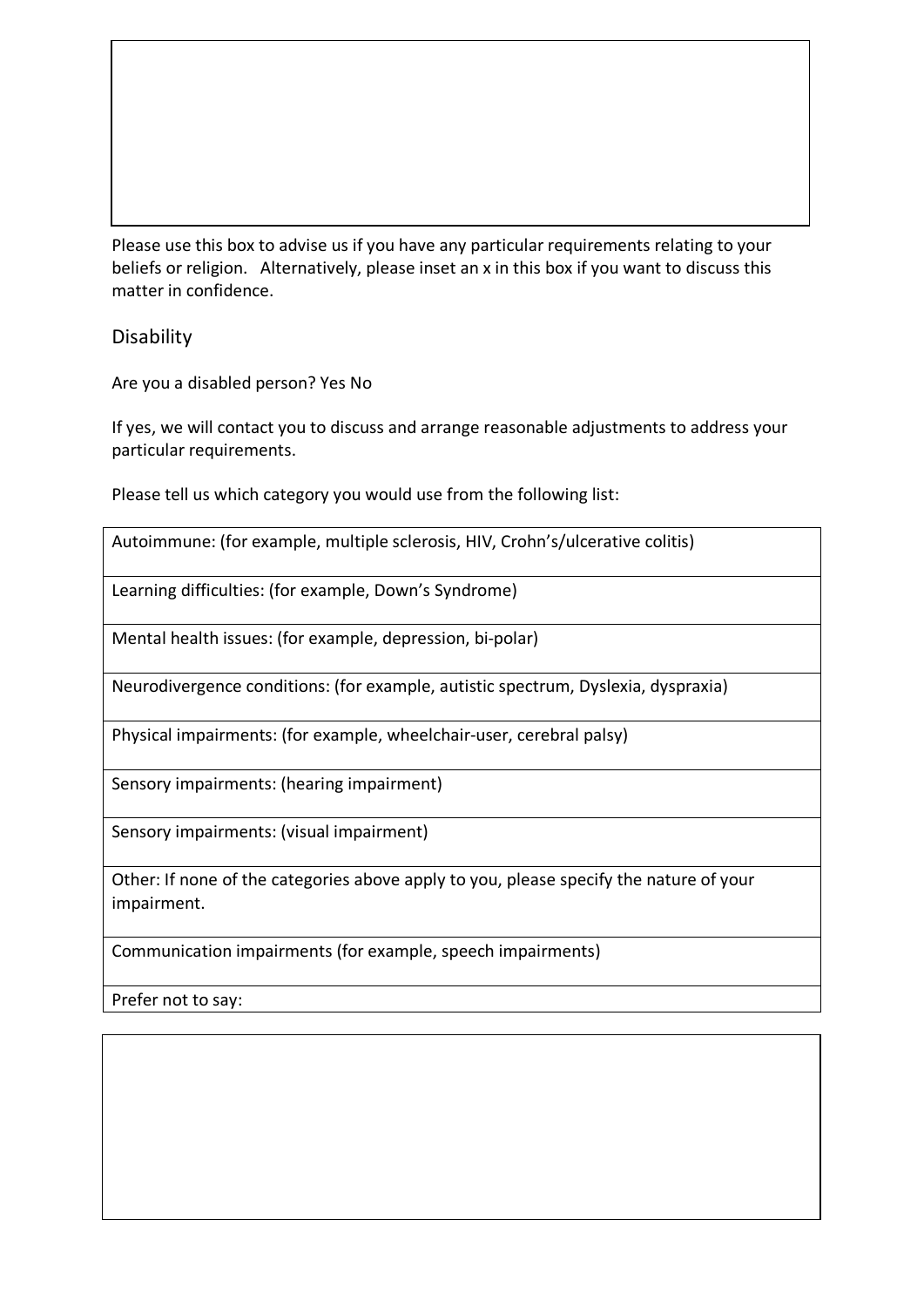Please use this box to advise us if you have any particular requirements relating to a disability. Alternatively, please inset an x in this box if you want to discuss this matter in confidence.

# Ethnicity

Within the Equality Act 2010, race includes colour, nationality and ethnic origins (ethnicity). In this section, we make use of all three terms in line with the national census.

Please insert an X at the box that best describes your particular group.

| African                                                   |
|-----------------------------------------------------------|
| African, African Scottish or African British:             |
| Other African background (please specify):                |
| Asian, Scottish Asian or British Asian                    |
| Bangladeshi, Bangladeshi Scottish or Bangladeshi British: |
| Indian, Indian Scottish or Indian British:                |
| Pakistani, Pakistani Scottish or Pakistani British:       |
| Chinese, Chinese Scottish or Chinese British:             |
| Other Asian background (please specify:                   |
| <b>Black or Caribbean</b>                                 |
| Caribbean, Caribbean Scottish or Caribbean British        |
| Black, Black Scottish or Black British                    |
| Other Caribbean or Black background (please specify)      |
| Mixed groups                                              |
| Mixed or multiple ethnic group (please specify)           |
| White                                                     |
| <b>Gypsy Traveller</b>                                    |
| Irish                                                     |
| Polish                                                    |
| Roma                                                      |
| Scottish                                                  |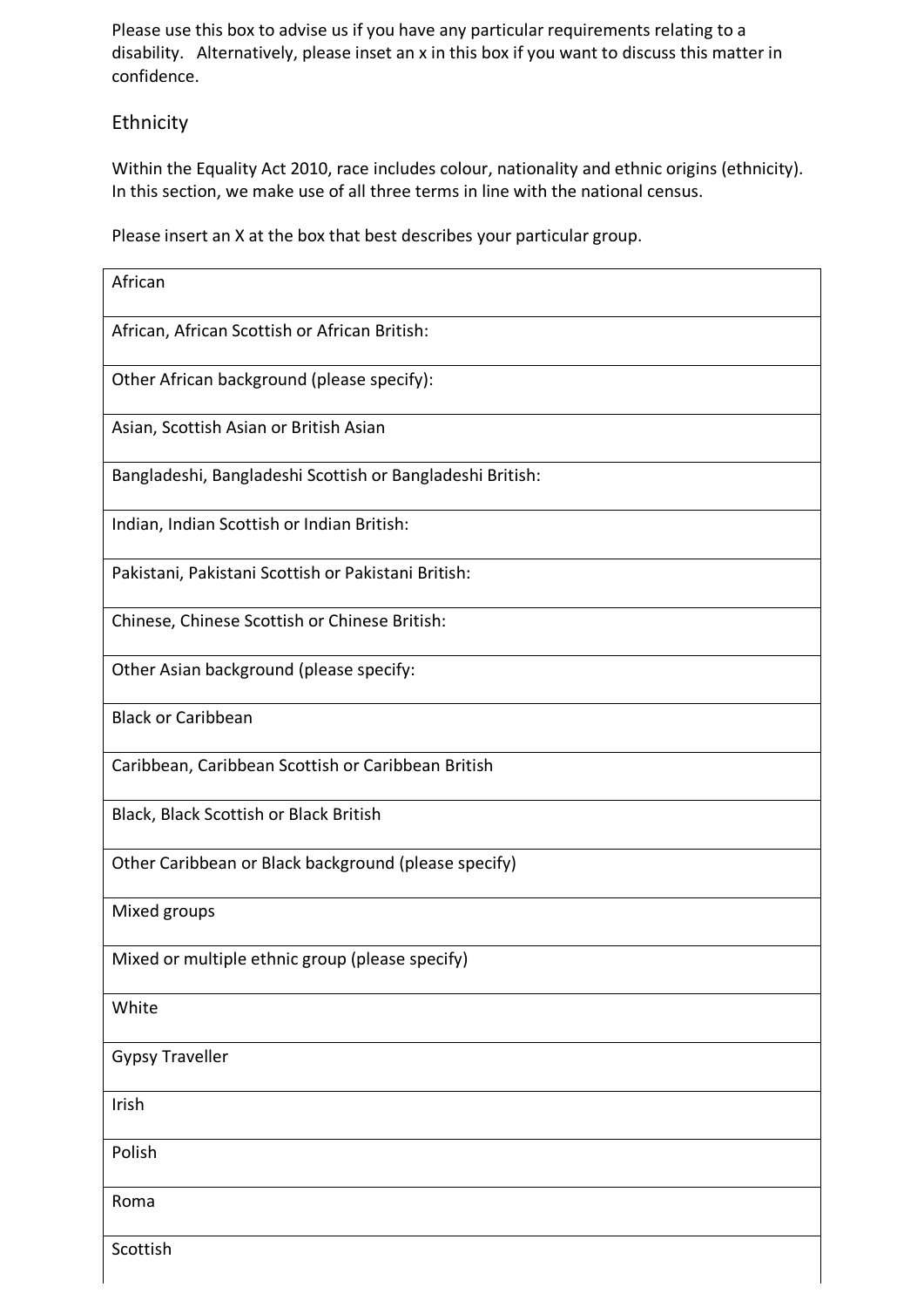**Other** 

Other group (e.g. Canadian, French, Italian etc) (please specify):

Prefer not to say:

Please use this box to advise us of any particular services that we can provide to address any ethnicity issues.

What is your main language English Other

If other, please specify (including BSL and TACTILE BSL):

#### Marriage and civil partnership

Are you presently in a civil partnership? Yes No

Are you presently married? Yes No

Prefer not to say

#### Pregnancy and maternity

Are you pregnant? Yes No

Have you taken maternity or paternity leave in the past year? Yes No

Prefer not to say

Sex

What is your sex (assigned at birth) Female Male

Intersex Prefer not to say

# Gender re-assignment (trans/transgender)

Do you consider yourself to be a trans person? Yes No

Prefer not to say

Sexual orientation What is your sexual orientation?